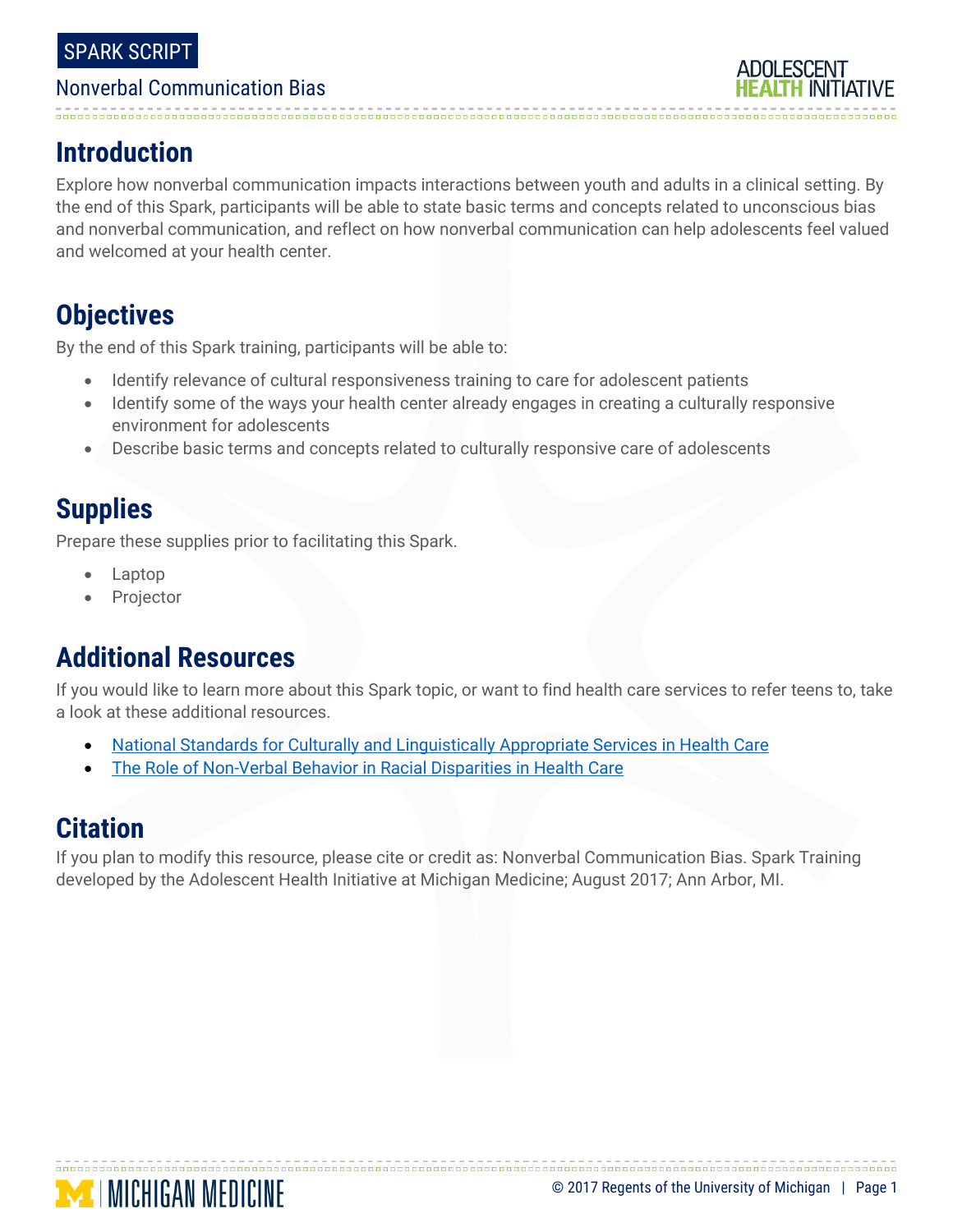

#### Nonverbal Communication Bias

| <b>Key of Icons</b> |                                                                                                                                                      |  |  |
|---------------------|------------------------------------------------------------------------------------------------------------------------------------------------------|--|--|
|                     | $\boxed{\blacksquare}$ = Slide change $\bigcirc$ = Estimated duration of topic $\bigcirc$ = Script for facilitator $\bigcirc$ = Note for facilitator |  |  |
|                     |                                                                                                                                                      |  |  |

# **Intro/Hook**  $\Theta$  (6 minutes)

#### $\Box$  1 – TITLE SLIDE

Today we are going to do a 15-minute mini-training, also called a Spark. We'll be focusing on culturally responsive health care, specifically by looking at ways we can be aware of nonverbal communication as we try to be culturally responsive and patient-centered with adolescent patients.

Introduce yourself/yourselves.

#### $\Box$  2 – COMMUNICATION GOES BOTH WAYS

**One of the biggest ways that we can be responsive to the needs of teen patients is through** communication – both in how we communicate messages **to patients** and how we perceive the messages we get **from patients**.

#### $\Box$  3 – WHAT MIGHT TFFNS CONVEY TO US?

To start off, we're going to concentrate on messages that teens convey and how we might perceive them, and focus on nonverbal communication only, like appearance and body language.

It's natural for people to have first impressions based on others' appearances and body language. This is not necessarily a bad thing – for instance, picking up on nonverbal messages can help us notice if a patient looks distressed.

Still, it can be tricky to think and talk about how people make judgments. However, **noticing** these judgments allows us to be aware of our own reactions.

Also, we know all teens are different, and there are many different communication styles among them. But there are some powerful stereotypes in the media and in our culture that can influence how we perceive teens and young adults, and it can help us to think about how these play out in a clinical setting.

## $\Box$  4 – ADULT BIAS

**MINICHIGAN MEDICINE** 

A recent study done by the University of Michigan found that adolescent girls who are obese are less likely to prevent pregnancy by using contraception than girls in a lower weight range, even though they both have similar rates of sexual activity. The researchers who did the study raise the question: could providers talk about contraception with obese teens less often?

• What do you think? How likely do you think this is, and why?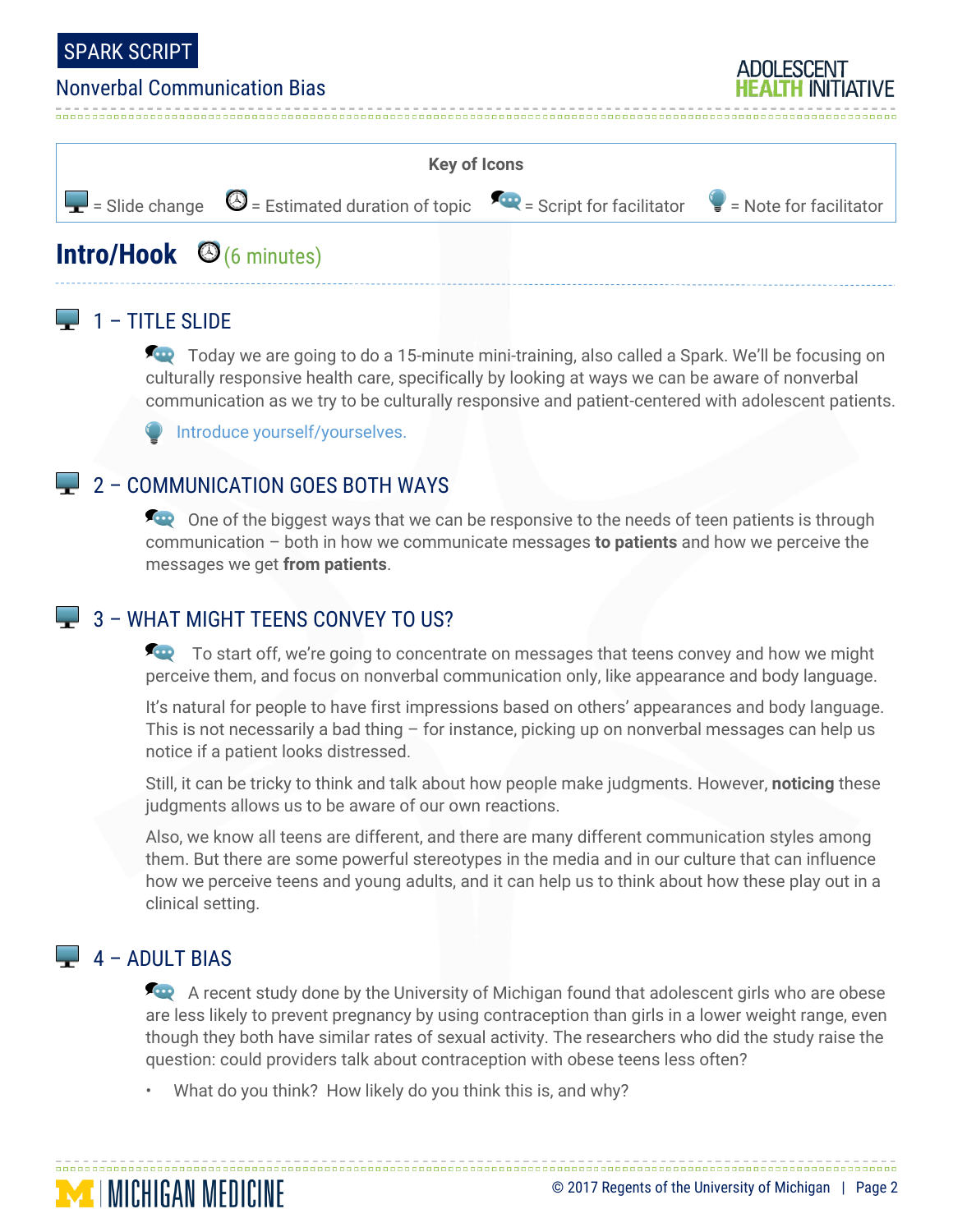#### Nonverbal Communication Bias

- 
- How else might providers' perceptions of teens affect how they talk to them about sensitive topics like sexual health?
- Allow a minute for discussion. Responses may include that certain visual cues may make a provider more or less likely to talk about risk behaviors, such as wearing a hijab or cross, or a teen with multiple piercings or tattoos.

#### $\Box$  5 – STOPWATCH

Adolescents make up the biggest group of new Sexually Transmitted Infections. However, many providers don't address sexual health with adolescent patients. One study found that in 1/3 of adolescent well visits, the provider did not talk about sexual health at all, and on average, those who did talked about sexual health for 36 seconds.

Why do you think this is?

Do you think that some providers would be more likely to bring up sexual health with different populations of teens? If so, do you think that they would be aware of it?

Answer: Probably not. This is an example of unconscious bias – they might guess other people do it, but not themselves. Usually not intentional.

# **Key Concepts** (3 minutes)

#### $\Box$  6 – COMMUNICATION BIAS

We know that most of us try our best to be non-judgmental, but it's natural to have some bias. Bias is a form of judgment based on our opinions. Our opinions are often influenced by messages in our culture, like stereotypes. These messages are often so deeply embedded in our minds that we are not aware of them, which is why they're referred to as unconscious biases.

#### $\Box$  7 – PHOTOS OF TEENS

**MINICHIGAN MEDICINE** 

We're going to look at a few slides and try to imagine how unconscious bias might play out in a clinical setting, for various roles of staff and providers. We know that we can't really say for sure whether or not people would show bias, as there are many factors - and this is unconscious bias we're talking about, so the whole point is that we're not usually aware of it, and we don't do it on purpose.

Each slide will pose a question. There's no right or wrong answer  $-$  the point is to consider if people might have biases around certain issues. We're not going to answer the questions out loud, but think to yourself about your reactions, if you have any.

Advance slide to flip through four slides with photos of teens. Only pause long enough for people to view the images and consider their reaction. Slide change through slides 11-14.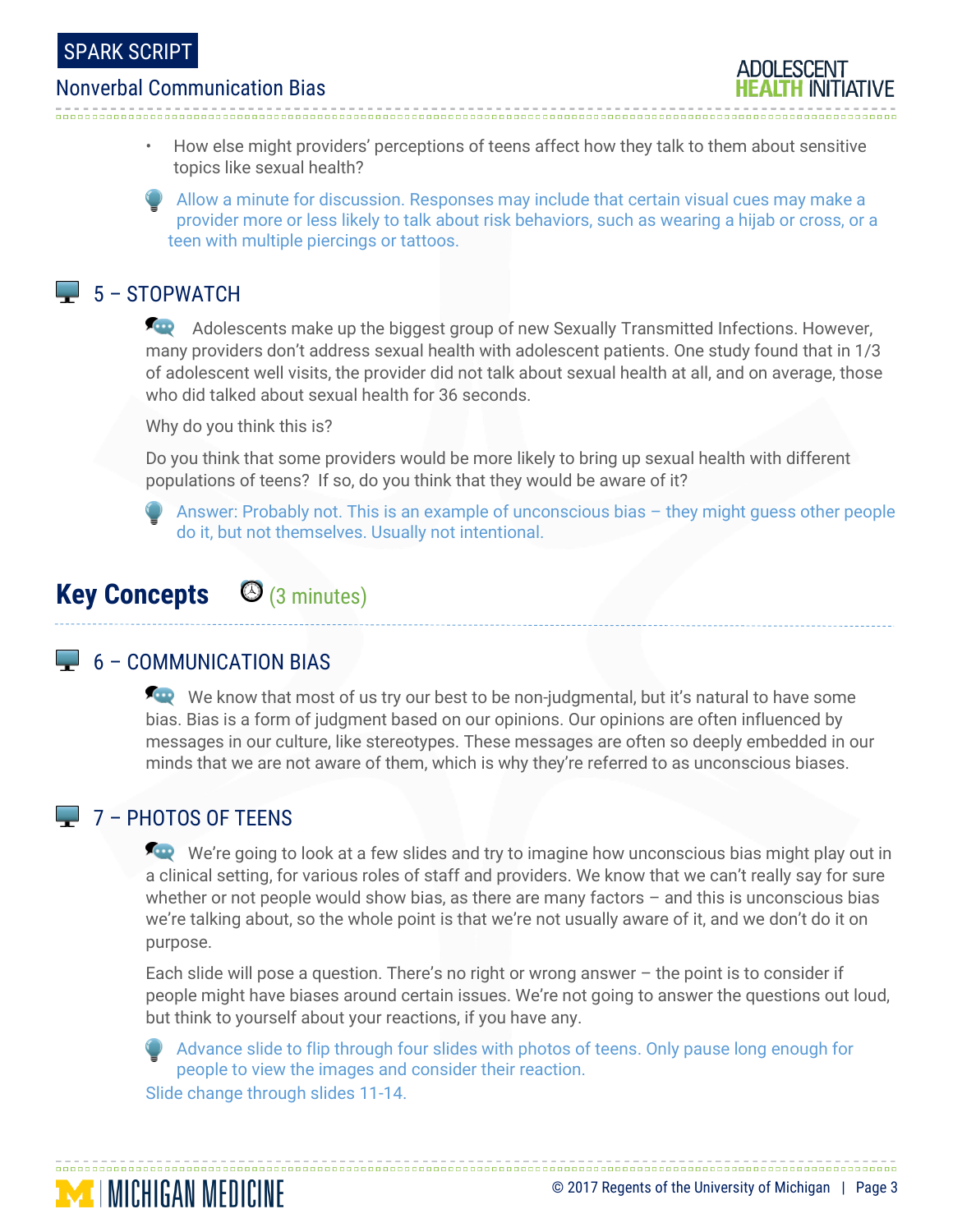#### Nonverbal Communication Bias

## $\Box$  8 – ADULT BIAS

Who might people be more likely to have concerns about drug use?

## $\Box$  9 – ADULT BIAS

Who might people be more likely to make a negative comment to if this patient was late for an appointment?

#### $\Box$  10 – ADULT BIAS

Who might people be more likely to have concerns about depression?

#### $\Box$  11 – ADULT BIAS

Who might people be more likely to offer insurance or payment options to?

#### $\Box$  12 – ADULT BIAS DISCUSSION

**The point of this activity is not** to suggest that any "types" of teens are more likely to be a certain way than others. We probably had different answers for different reasons; some may have felt no response.

Also, when people think about the reasons they might be more sympathetic with a patient, some say they are more likely to help people who we think need help more, or who we identify with.

How might being aware of unconscious bias affect how we interact with teen patients?

Suggested response: it might help us stay patient, pause before reacting and think about our own body language.

If no one mentions it, remind that the activity is not meant to imply that any "types" are more likely to do the activity in the slide.

Hopefully reflecting on people's first impressions helped us think about some of the ways that we might perceive teens' nonverbal messages, and what we can do about it.

## 13 – NONVERBAL CUES **=** BODY LANGUAGE

In a clinical setting, our first impression of a patient is usually based on nonverbal cues, in the moments before we interact with them. Let's look at some of the forms of nonverbal messages and think about what teens might convey.

## $\Box$  14 – FACIAL EXPRESSIONS

**MINICHIGAN MEDICINE** 

Facial expressions could be positive and open, or could convey fear, reluctance to talk, or anger.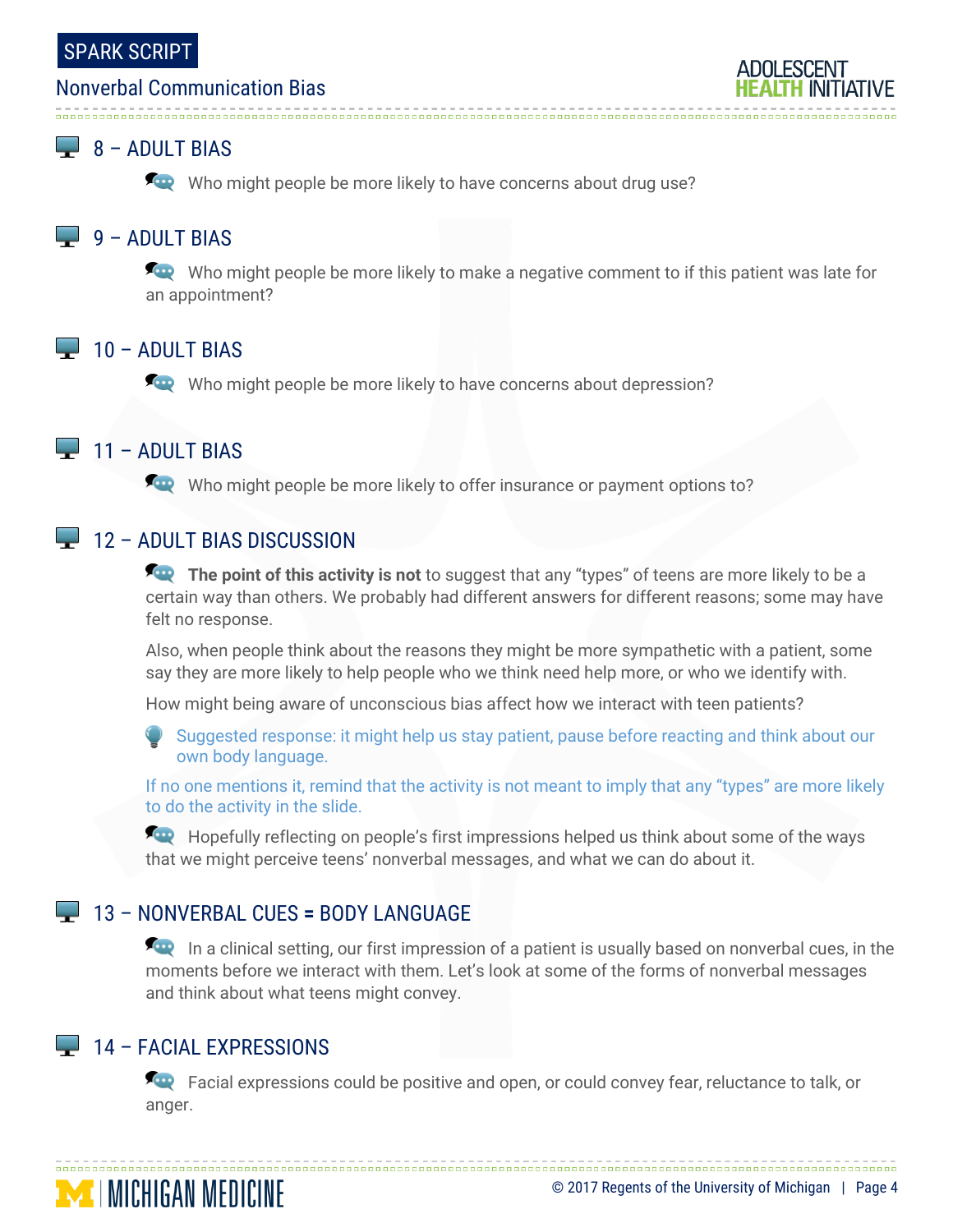#### Nonverbal Communication Bias



## $\Box$  15 – EYE CONTACT

Eye contact – some teens avoid eye contact, or roll their eyes.

#### 16 – PERSONAL SPACE

**Personal space might look like someone getting too close or withdrawing/pulling back.** 

#### **17 - HAND GESTURES/POSTURE**

**For** Hand gestures and posture can convey many things. What do people often think crossing arms conveys? What could be another explanation? It's common to make assumptions about communication cues. This can show us when we have biases.

# **Application** (5 minutes)

## **18 - NONVERBAL COMMUNICATION GOES BOTH WAYS**

**Let's switch gears. How do we send messages through nonverbal communication, whether** we mean to or not? One of the interesting things that we've learned about teens' brain development is that, in general, they don't always interpret facial expressions the same way adults do.

## $\Box$  19 – FACES

In one study, teens and adults were shown pictures of facial expressions and asked to identify the expression. Adults consistently identified the emotion of these two photos as fear, and teens identified them as shock or anger.

Teens can be sensitive about perceiving criticism, too. Parents of teens sometimes say that teens say "stop yelling at me" when the parent isn't raising their voice.

While we can't control exactly how anyone interprets our expressions, we can keep in mind that it's especially important to be clear, warm, and open, both verbally and nonverbally, when we are trying to help teens feel welcome. Let's look at some final slides to imagine a teen patient's point of view. After all four of the slides, we'll discuss our responses.

## 20 – LATE FOR AN APPOINTMENT

#### Read scenario slide:

You are a teen and you're running late for your appointment. You walk up to the front desk and see this person.

How do you feel?

Advance slide to flip through four slides with staff photos. Only pause long enough for people to consider. Slide change through slides 21-24.

#### © 2017 Regents of the University of Michigan | Page 5